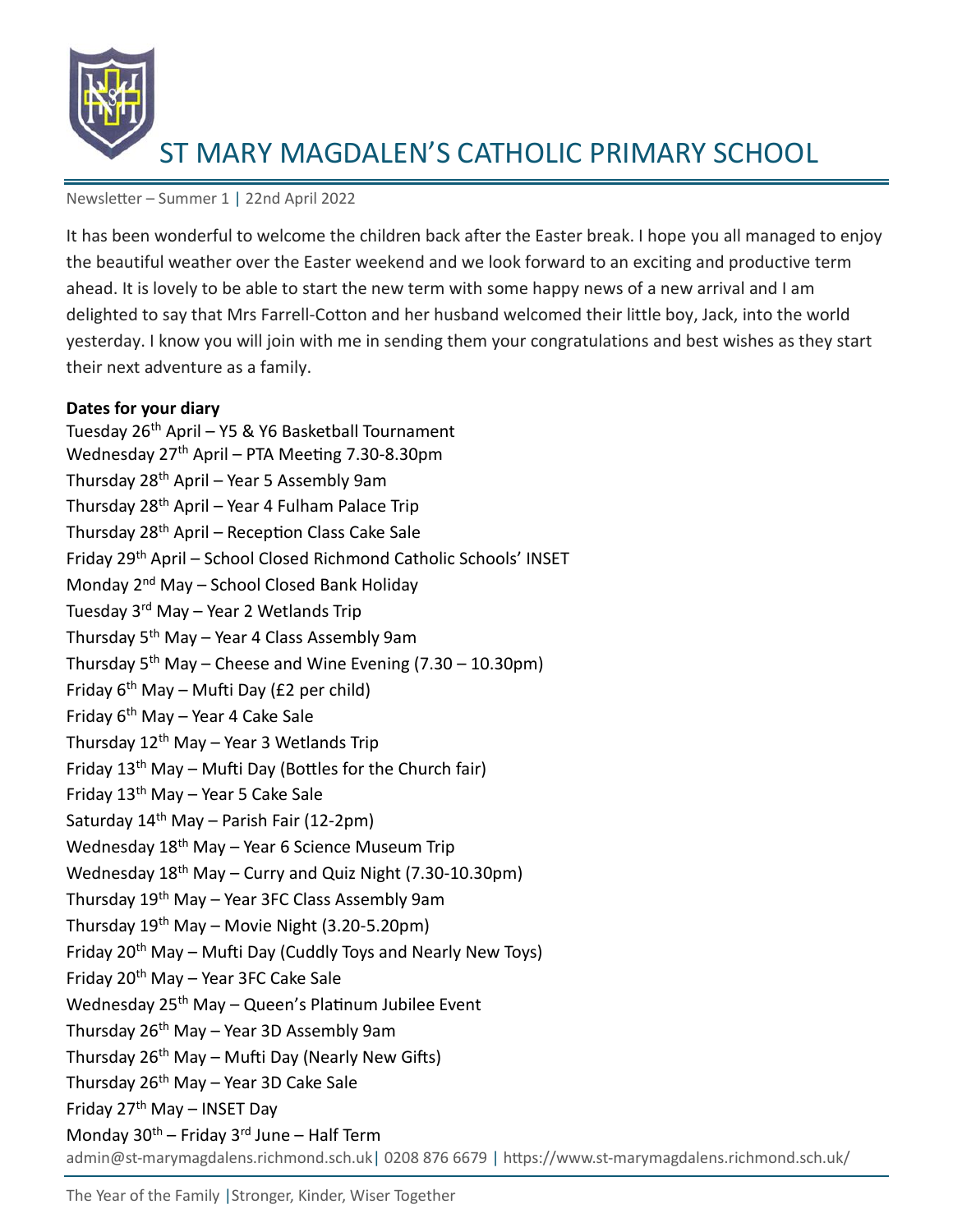# **Bake Off**

Today some of our Year 6 pupils ran our very first Mary Mag's Bake Off. We had almost 50 entries and were absolutely amazed by the quality of each and every one of them. Everyone who participated was clearly a star baker in the making and judging was a long, tricky and mouth-watering experience. All children who participated won 10 points for their House and the winners were:

# **1 st Prize**

Best Biscuits – Georgie Murray Most Covetable Cupcakes – Elina Whitmore Most Terrific Traybake – Ellie Tusiime Star of the Show – Zoe Wallis-Jones

#### **2nd Prize**

Best Biscuits – Nawal Dali Most Covetable Cupcakes – Luke Wadie Most Terrific Traybake – Elena and Emily Ogura Star of the Show – Theia De Serra

#### **3rd Prize**

Best Biscuits – Aitana, Abraham and Isaac De La Camera Most Covetable Cupcakes – Livia Woolfenden Most Terrific Traybake – Thalia Wadie Star of the Show – Stanley Bailey

#### **Highly Commended Stars of the Show**

Ben Wiggins and Erin Terry

The sale of these wonderful creations was enjoyed by everyone and raised almost £200! If you have a box or tray at home from your purchase please return it to school on Monday. We will put all containers in the playground for families to reclaim. A huge thank you to all the parents who ably assisted our budding bakers and special thanks to Caleb, Kidus, Matilda, Ria and Thalia who helped organize and judge the competition.



admin@st-marymagdalens.richmond.sch.uk| 0208 876 6679 | https://www.st-marymagdalens.richmond.sch.uk/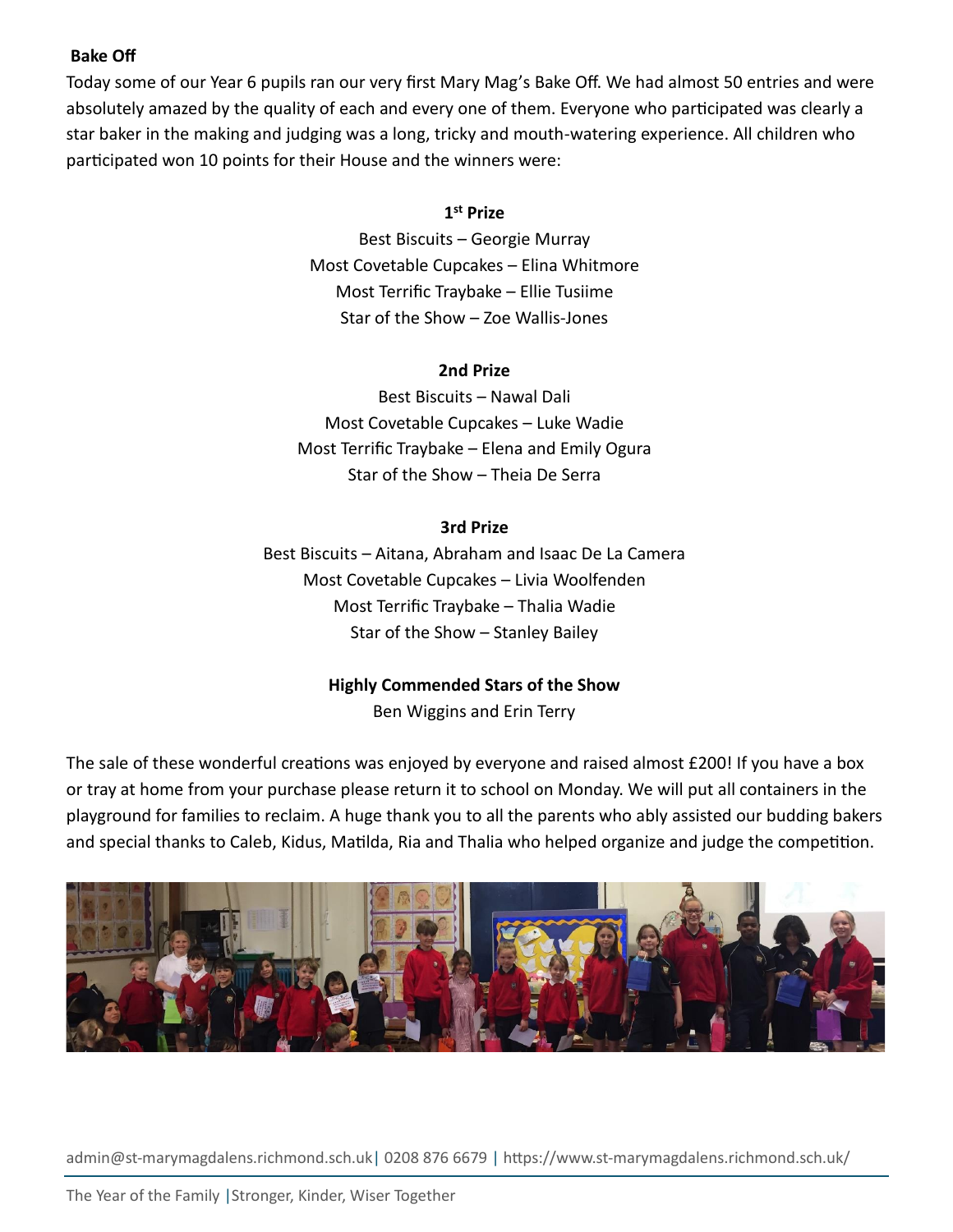## **Basketball Tournament**

Last term, our basketball team attended a borough wide tournament. The children showed fantastic resilience and discipline losing their first game but then coming back to win all their other games and beating the team they lost to initially to win the entire tournament! A huge well done to the team and their coach and thank you to the parents who supported on the day.



### **School Streets**

Our school streets initiative started this week. As part of the scheme, signage has been erected to inform motorists that Worple Street is closed to traffic from 8.15-9.15am and 2.45-3.45pm. You may have seen volunteers out on Tuesday to talk to parents and residents about the initiative and he children learnt more about school streets in assembly today.

As part of this scheme there will be a number of other events throughout the year encouraging our pupils to walk, scoot, cycle or take public transport whenever possible. **We are still looking for volunteers to ensure that the initiative is successful.** If you would like to be part of our group of volunteers, or you are willing to take on a leadership role please complete the survey: <https://forms.gle/ourrpWshs5tQSYWh7>

# **Attendance**

St Mary Magdalen's has always prided itself on having excellent attendance. We continue to monitor attendance closely as we know that good attendance ensures pupils make the best possible social, emotional and academic progress.

If your child is unwell, you must contact the school office by email or phone by 9.30am every day that your child is off school and inform us of the reason for their absence. Knowing why children are not in school is part of our safeguarding responsibilities. These calls help us make sure individual pupils and their families are safe. If you do not contact the office we will call you and the other contacts you have provided us with. To enable us to do this we would ask that you make sure that your contact details are up to date and inform us immediately if there are any changes.

# **Reception Parents' Evenings**

Please take a look at our letter regarding the arrangements for the Reception Parents' Evenings next week: Tuesday 26th April - 4-6pm Wednesday 27th April - 4-6pm Thursday 28th April - 5-7pm

admin@st-marymagdalens.richmond.sch.uk| 0208 876 6679 | https://www.st-marymagdalens.richmond.sch.uk/